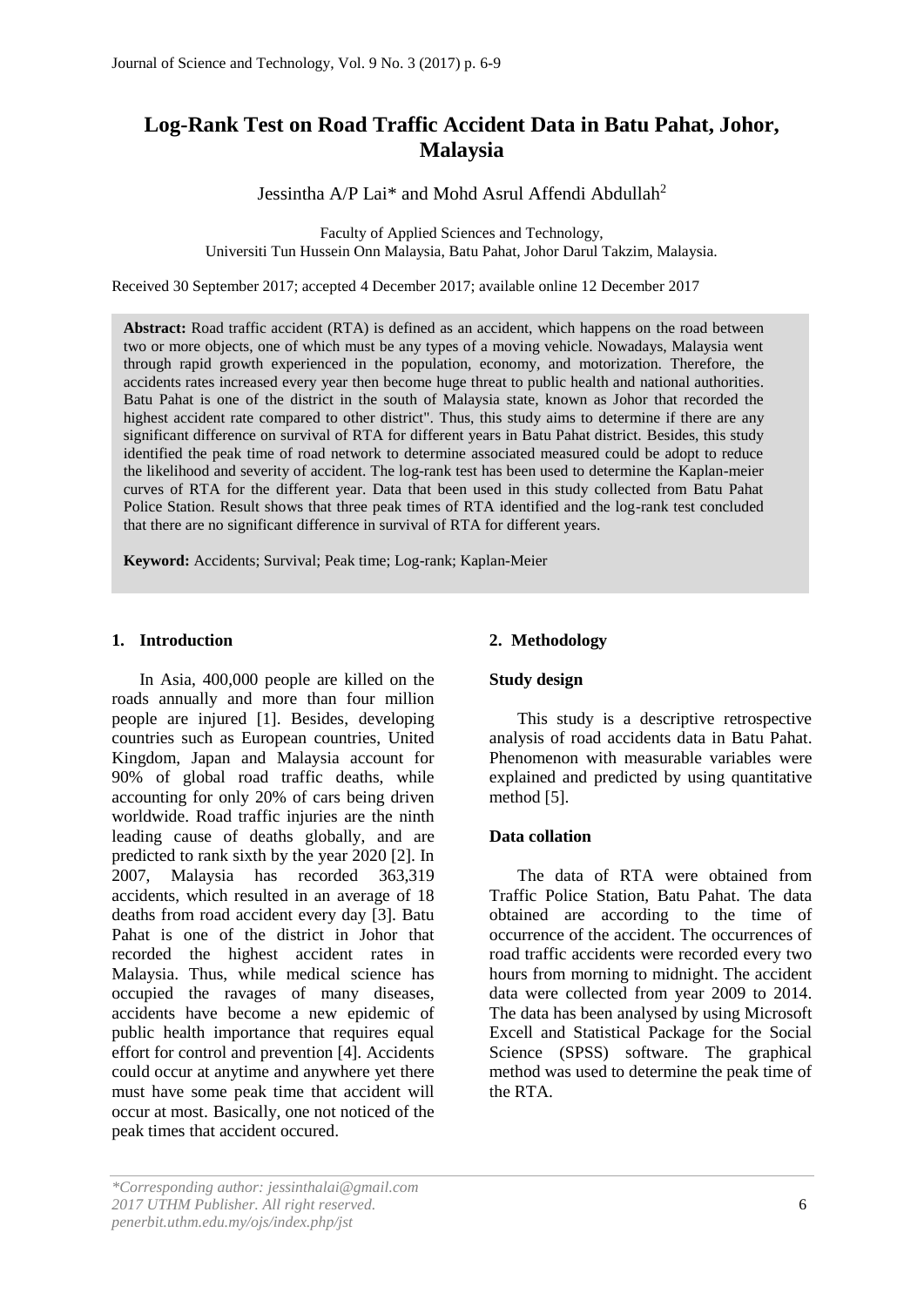### **Kaplan-Meier estimator**

Kaplan-Meier (K-M) estimator is the standard nonparametric estimator of the survival function which is known as the product-limit estimator. This estimator comprise information from all the observations available, both censored and uncensored (event times), by consider survival to any point in times as series of step defined at the observed survival and censored times [6]. The survival function,  $S(t)$  for the K-M estimator can be defined as:

$$
S(t) = P(T > t) = \int_{t}^{\infty} f(x) dx.
$$
 (1)

Based on Equation (1), T denotes the duration of road traffic accident,  $f(x)$  is the probability density function of road traffic accident in duration  $T$  and  $S(t)$  is the cumulative survival probability [7].

#### **Log-rank test**

Log-rank test is a large sample chi-square test which is use to evaluate whether or not the Kaplan-meier curves for two or more groups are statistically equivalent. The log-rank test calculates the chi-square for each event time for each group and sums the results. The summed results for each group are added to derive the ultimate chi-square to compare the full curves of each group. The null hypothesis being tested is that there is no overall difference between the two or more survival curves. The log-rank statistic is approximately chi-square with one degree of freedom. So, the *p*-value for the log-rank test will be obtained from tables of the chi-square distribution. The two or more survival group can be compared statistically by testing the null hypothesis. The hypothesis testing is:

H0: There is no difference regarding survival among two interventions.

 $H_1$ : There is difference regarding survival among two interventions.

An approximation to the log-rank statistic is:

$$
X^2 \approx \sum_{i} \frac{number\ of\ groups}{E_i} \frac{(O_i - E_i)^2}{E_i}.
$$
 (2)

From Equation (2),  $O_i$  denotes the observed value for each group and  $E_i$  denotes the expected value for each group. In the log-rank test for several groups, the test statistic will be more complicated mathematically. So, the logrank test for several groups will be carried out by using computer program [8].

#### **3. Results and discussions**

## **Data sources**

The secondary data was obtained from Batu Pahat Police Station, Johor. This study considered accident data from 2009 to 2014. The data obtained were according to the number of accidents occurred at specific time. The time period were recorded for every two hours start from the midnight which was twelve midnight. The number of road traffic accidents and the number of people killed in road traffic accidents were used as the response variable and the other variables such as the time the road traffic accident was occurred and the time people were killed by road accident as the explanatory variable.

# **Time Period in which Road Traffic Accident Occurred in Batu Pahat, Johor**

The total number of road traffic accidents occurred in Batu Pahat at specific time period from year 2009 to 2014 was presented in Table 1.

|  | <b>Table 1</b> 24-hours of RTA cases in Batu |  |  |  |
|--|----------------------------------------------|--|--|--|
|  | Pahat from 2009 to 2014.                     |  |  |  |

| Time            | Accident cases |
|-----------------|----------------|
| $00:01-02:00$   | 1925           |
| $02:01-04:00$   | 1218           |
| 04:01-06:00     | 871            |
| 06:01-08:00     | 3381           |
| $08:01 - 10:00$ | 3805           |
| 10:01-12:00     | 4128           |
| $12:01 - 14:00$ | 5532           |
| $14:01 - 16:00$ | 5476           |
| $16:01 - 18:00$ | 5793           |
| 18:01-20:00     | 4748           |
| 20.01-22:00     | 4031           |
| $22:01 - 24:00$ | 2595           |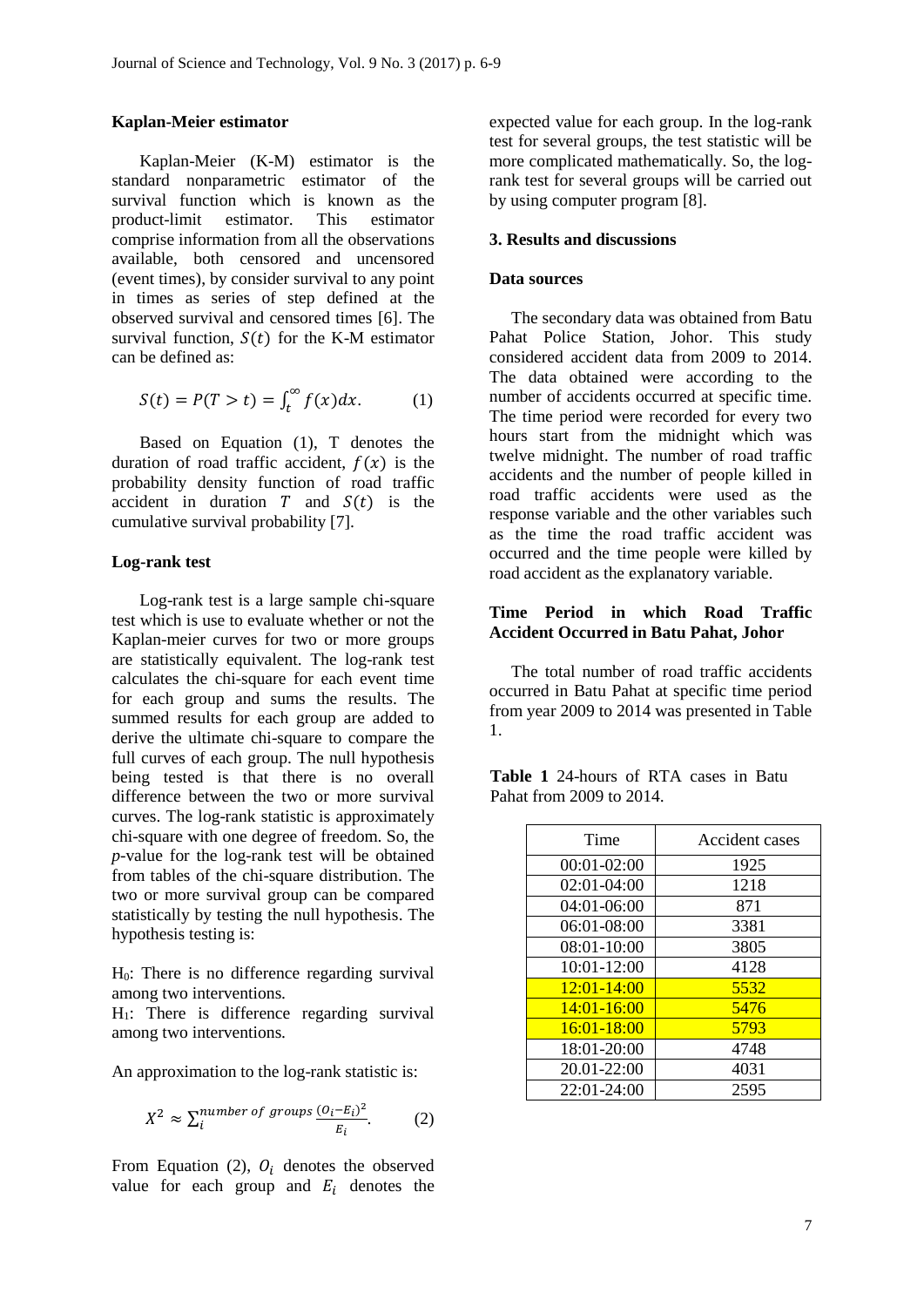This figure comprised the total number of accidents occurred at specific time in Batu Pahat from year 2009 to 2014.



**Fig. 1** Total number of RTA occurred at specific time in Batu Pahat.

It is clearly showed that the peak time which road traffic accidents occurred at most were at duration 12.01pm to 14.00pm, 14.01pm to 16.00pm and 16.01pm to 18.00pm with the percentages of approximately 13% for these three time periods. However, from Table 1, the time that road traffic accident occurred at most was at 16.01pm to 18.00pm with 5793 total number of accidents occurred in this time period followed by 5532 number of accidents occurred within 12.01pm to 14.00pm and 5476 cases within 14.01pm to 16.00pm.

The time that RTA occurred at most were the time where people on their way home from their work. People typically having a bad traffic jam at this time which will influence the road traffic accident to occur. Besides that, at 12.01pm to 14.00pm was the lunch time for the public so people were busy going out.

There was least number of road traffic accidents occurred at 04.01am to 06.00am with the total of 871 (2%) followed by 1218 (3%) road traffic accidents occurred at 02.01am to 04.00am. People were rarely traveled at this time. The peak time obtained from the analysis was supported by publication of Goswami and Sonowal [9] which they stated that the present study recorded more than 60% of the accidents during day time (6am to 6pm) and the peak time was between 12pm to 6pm. These times coincide with the hours when people are more active and mobile.

# **Log-rank test**

The two survival groups can be compared statistically by testing the null hypothesis. The purpose of this test is to determine whether there any difference regarding survival between years 2009 to 2014.

- H0: There is no difference of survival RTA for different years.
- $H_1$ : There is some difference of survival RTA for different years.

**Table 2** Overall comparisons for the different years

|          | $Chi-$ | df | Significant |
|----------|--------|----|-------------|
|          | square |    |             |
| Log-Rank | 4.180  |    | 0.524       |
| (Mantel- |        |    |             |
| $Cox$ )  |        |    |             |

Based on the results above, there was no difference regarding survival in road traffic accidents from year 2009 to 2014. The survival rate of road traffic accidents from year 2009 to 2014 were almost the same.

# **4. Conclusion**

Data analyse shows that RTA have three peak hours of RTA which are from 16:01pm to 18:00pm due to the highest number of road traffic accident occurred from year 2009 to 2014, secondly from 12:01pm to 14:00pm and lastly from14:01pm to 16:00pm. This is three main time period which road traffic accidents occur at most, so this is the most considerable time to take an appropriate action to reduce the road traffic accidents. Road traffic accidents were rarely occurring at the middle of the night till dawn. Based on the results of logrank test, there are no significantly difference of survival RTA from 2009 to 2014. The survival curves of road traffic accident were almost similar for every year.

# **References**

[1]Kareem, A. (2003). "Review of Global Menace of Road Accidents with Special Reference to Malaysia a Social Perspective" in *Malaysian Journal of Medical Sciences*, Vol. 10. No. 2. pp. 31- 39.